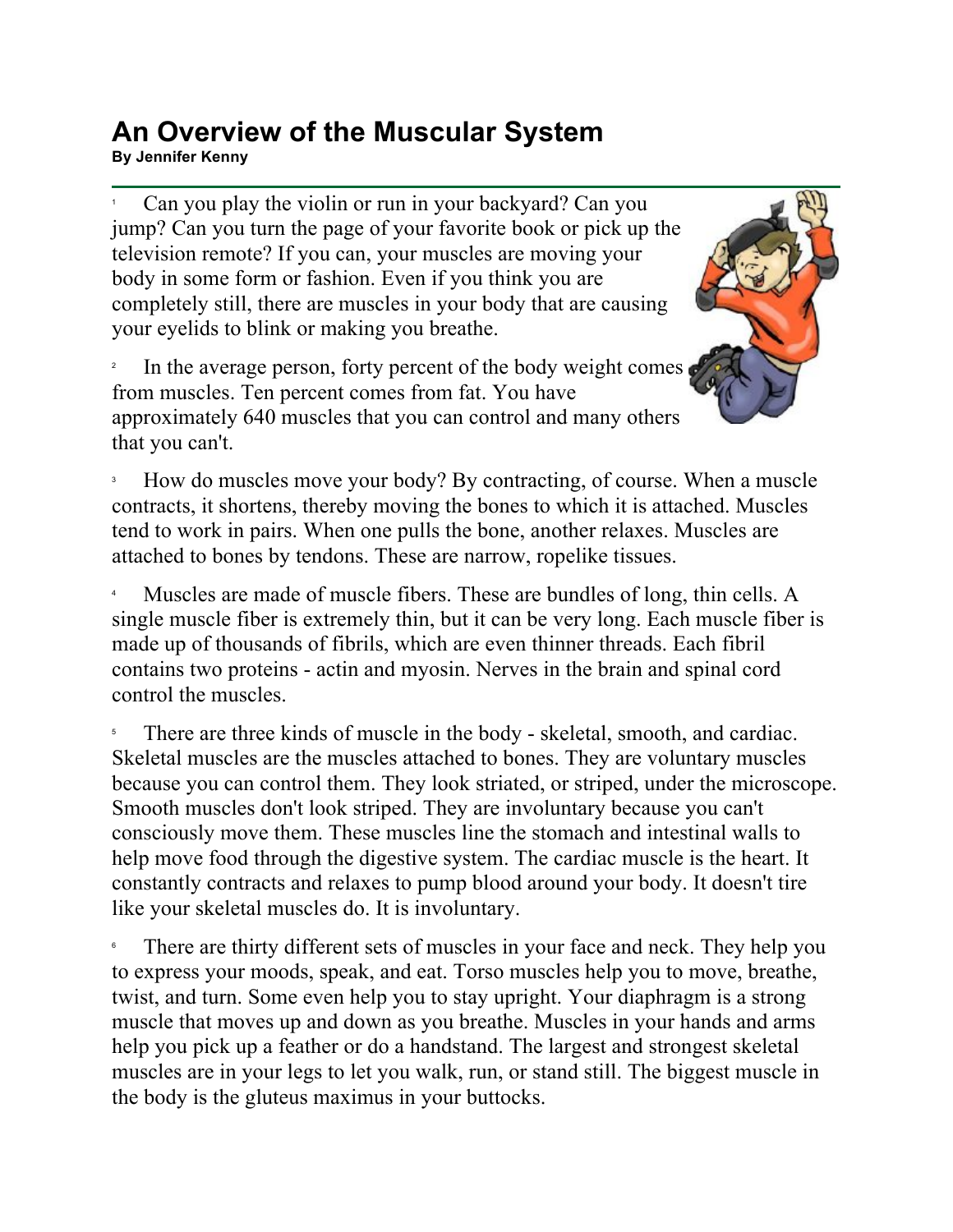7 Muscles need food and oxygen to work. Chemicals in foods build muscle cells and repair them. Oxygen enters your muscles and allows you to exercise. They need more oxygen when the muscles are working harder. If the muscles use up oxygen faster than the body can supply it, you may get cramps because lactic acid has built up.

8 People often stretch and warm up before exercise in order to prevent injury. However, a painful, strained muscle can result if you use a muscle too much and tear muscle fibers. Doctors can see muscles through the use of computerized axial tomography (CAT) scan or magnetic resonance imaging (MRI) scan.

9 You are a complex individual. Your muscles are at work all the time even when you don't realize it. Your muscles keep you active and alive.

Copyright © 2010 edHelper